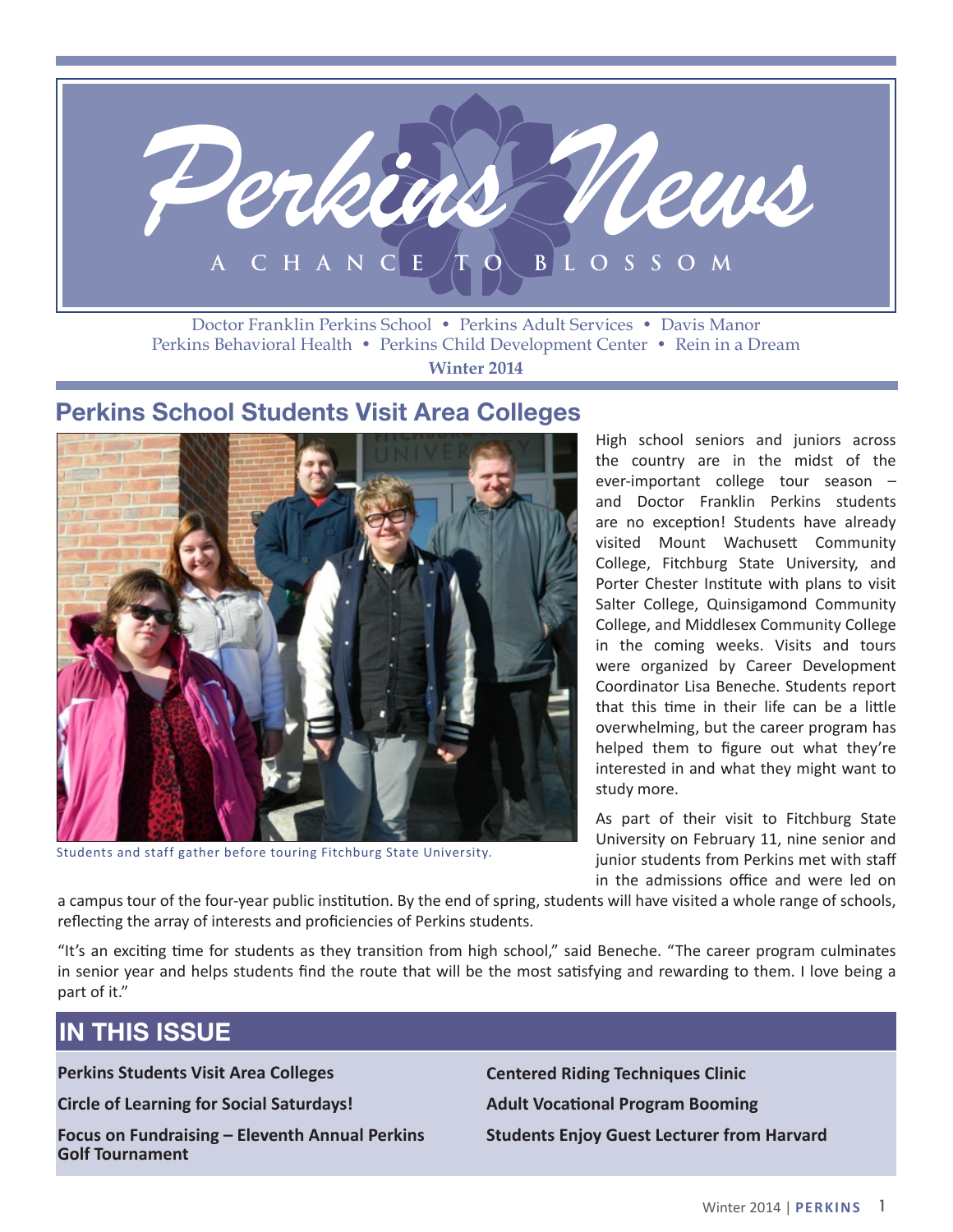## **Circle of Learning for Social Saturdays!**



Ben C. favors the Lego activity.

Got a tween or teen who could benefit from a structured social outlet on the weekends? One that just happens to offer lots of fun opportunities (swimming, crafts, Legos®, games, interacting with small animals, dirt biking anyone?) to help develop social skills? Join in our Circle of Learning! Circle of Learning kicks off its spring session later this month and promises to deliver 12 weeks of balanced structure and fun to give kids the confidence and social skills wherewithal they need to connect with other kids. The popular Saturday program, held from 10 a.m. to 1:15 p.m. at Perkins, is specifically designed for children ages 8 to 14 with social learning deficits.

"Circle of Learning has been a wonderful experience for my son. He is building relationships, confidence and maturity. I especially like the interaction with the animals where Lucas has to sense how the animal feels and respond appropriately to make the animals feel safe and conformable around him." Stephanie H., parent.

This year's spring and fall sessions will focus on the theme of "Kids Make a Difference," which will be woven throughout the curriculum. "The program has a loyal fan base of about a dozen boys who keep coming every session," notes Assistant Executive Director for Programs, Tim Hammond. "To me, that's the highest form of praise and evidence of why it works so well. "

**The Doctor Franklin Perkins School is pleased to announce its new website. Learn more about our school at www.dfps.org**

**Focus on Fundraising**

### **Eleventh Annual Perkins Golf Tournament**

Be on the lookout for our new golf marketing material landing in your mailbox this coming spring and be sure to mark your calendars for Tuesday, May 20, 2014 when we return to Sterling National Country Club for the 11<sup>th</sup> Annual Perkins Golf Tournament. If you're not on our tournament mailing list, but would like to learn more, please contact kflathers@ perkinschool.org for more information on this year's fun-filled event – all to benefit the students at Perkins!



Team Fred C. Church at the Tenth Annual Perkins Golf Tournament.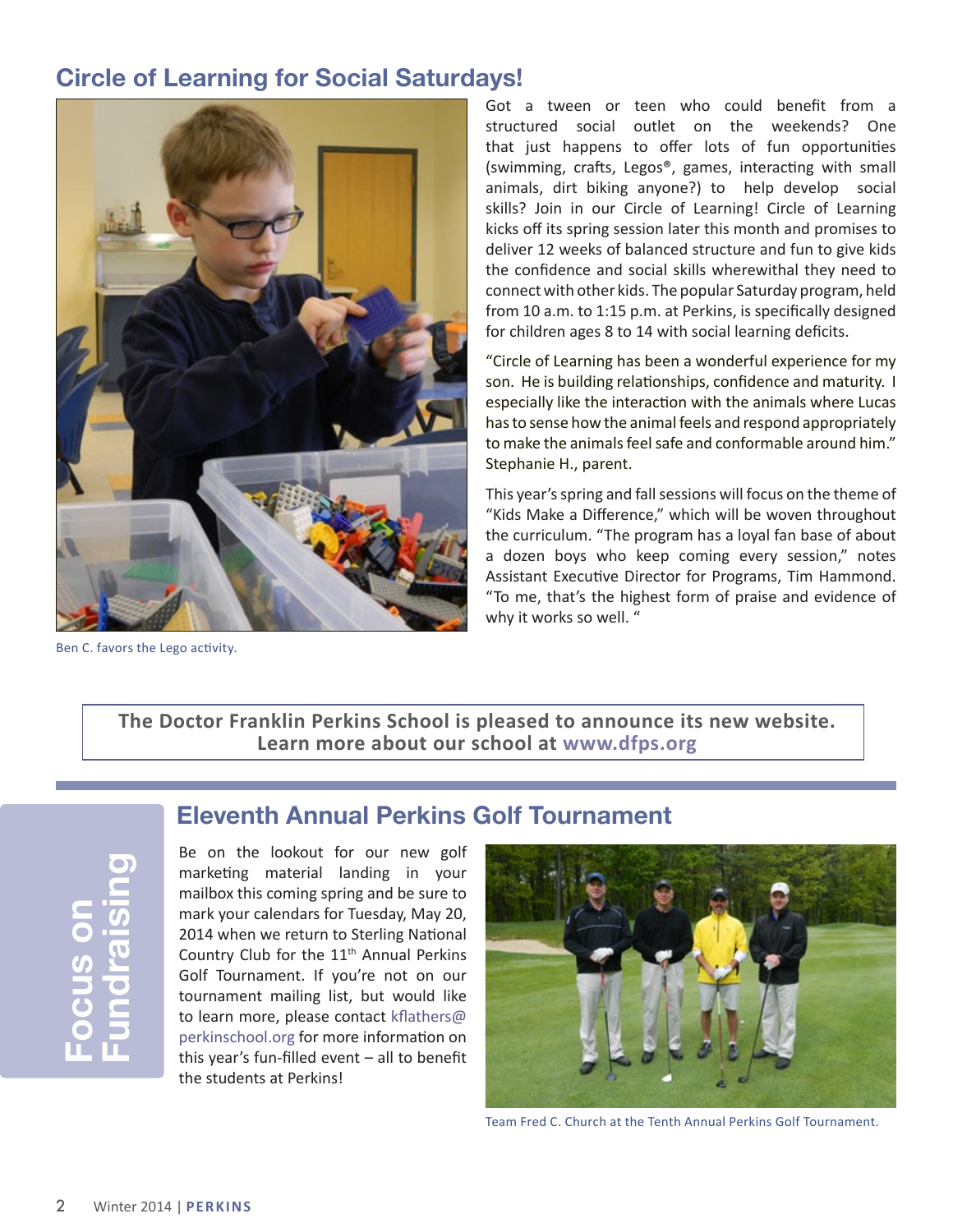### **Centered Riding Techniques Clinic**

Professional development is important in our work with students and adults at Perkins. *Rein in a Dream* is no exception. Seven riding instructors and staff participated in a three-day training event that focused on Centered Riding Techniques. Taught by Advanced Centered Riding Instructor, Judith Cross Strehlke, the classes offered personal instruction on breathing exercises, movement techniques, and visual images to improve rider balance. Instructors have been applying the new-found knowledge and techniques to subsequent riding lessons to hone students' mindfulness. Owing to a horse's innate intuitiveness, horsemanship is an ideal medium to assist students in developing a stronger awareness of how their behaviors affect those around them. "Being able to modulate behaviors to elicit a positive response translates into improvements in every aspect of a student's life – from home, to school, to among friends – making the Rein in a Dream program an extremely valuable therapeutic tool," Dream program an extremely valuable therapeutic tool, perkins clinician, Meredith Norton, and Phoebe team up for a great class.<br>affirmed Program Director, Cherie Ansin.





#### **Adult Vocational Program Booming**

Paul P. giving 100% to his job at the Perkins Laundry.

The Perkins multifaceted Adult Vocational Program has grown by half since last spring and now remarkably numbers 35 clients. These men and women spend their weekdays at Perkins in a variety of unique capacities. From independent and supported group employment on campus, to off-site employment at businesses in the community, to making items for the agency craft shop, there is something for every interest and ability.

"We've been told that we are the first choice of families due to our capacity to create meaningful jobs and activities that clients want to participate in," remarked Adult Services Program Director, Linda Alger. Clients work an average of 10-15 hours per week in areas including housekeeping, cafeteria, and laundry. They are paid by the hour for their time spent at work.

Separate from their employment, vocational clients participate in skills development and training, as well as social and recreational activities. A career building component was added last year to address safety in the work place, work ethics, interviewing, and dressing for success. Participants feel fulfilled through their employment and through their friendships formed both off and on the job!